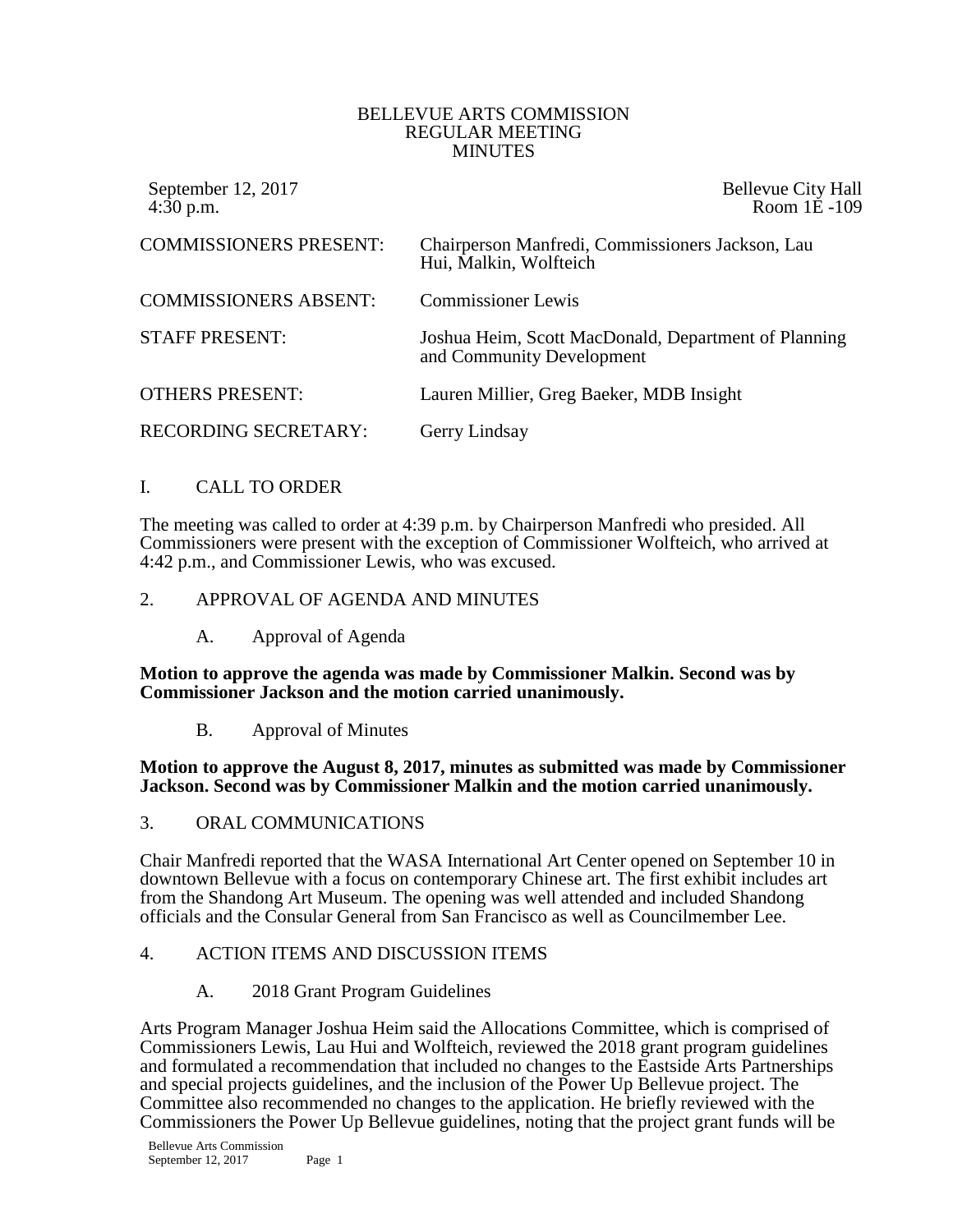capped at \$5000 and that hopefully four of those awards will be made. In addition there will be funds to support those participating in the Springboard program, and for some consultation work. Power Up Bellevue grants will only be awarded to those organizations in the Eastside Arts Partnerships program to avoid having organizations having to submit two separate applications. The deadline is two weeks after the main Eastside Arts Partnerships and special projects grants application deadline.

Commissioner Malkin said the program is very exciting.

Mr. Heim clarified that the granting budget consists of \$110,000 from the city's general fund and a combination of the \$15,000 annual award from 4Culture. The Power Up Bellevue program funding will come from 4Culture.

A motion to endorse the 2018 Grant Guidelines for the Eastside Arts Partnerships, special projects and Power Up Bellevue funding programs was made by Commissioner Jackson. The motion was seconded by Commissioner Wolfteich and the motion carried unanimously.

B. Power Up Bellevue Update

Mr. Heim said the Power Up Bellevue workshop is slated for September 30. He said a flyer had been sent out to every organization that over the last three years submitted an Eastside Arts Partnerships or special projects application. He noted that to date some 15 people had already registered for the four-hour event, which will begin at 9:00 a.m. at WeWork, a coworking space at Lincoln Square. Stories will be shared by some who have engaged in capacity building exercises, and three experts will provide an overview of the key issues of capitalization, space security and volunteers. During the power lunch segment, the attendees will split into three groups with the experts to focus on problem solving scenarios. At the end of the event, a few moments will be taken to highlight the Power Up Bellevue program and to encourage folks to apply.

C. Creative Edge Project Update

Mr. Heim reminded the Commissioners that the Creative Edge project is a partnership between the arts program and the economic development department. He said it is focused on learning about Bellevue's creative economy. The consultants have largely concluded the economic analysis phase and the first part of the stakeholder engagement phase, and they are ready to transition into the strategy development phase.

Lauren Millier with MDB Insight said she and Greg Baeker were two members of the consultant team who have been working on the Creative Edge project on behalf of the city of Bellevue. She noted that the team had been asked to identify how arts, culture and the creative industry contribute to the sense of community in Bellevue as well as to the broader economy. Both a quantitative and qualitative analysis has been done which will ultimately inform a strategy document and an actionable implementation plan that will help the city develop and retain a thriving creative sector through a sustainable level of support for arts and culture.

Ms. Millier explained that the research component has looked at the performance of the economy, including the creative economy. The phase included engagement with a select number of stakeholders and city staff, and a telephone survey of the business community. Based on the qualitative and quantitative work that has been done, some gaps in emerged that highlighted the need to circle back with some agencies, organizations and businesses to identify what can be done what can and should be done in terms of positioning the strategy. Once that is done, the team will begin looking at what the strategy for the creative economy and creative industries will look like. Specific focus will be given to what the city can be done over the next three years and where the city sees itself in the next ten years. Two narratives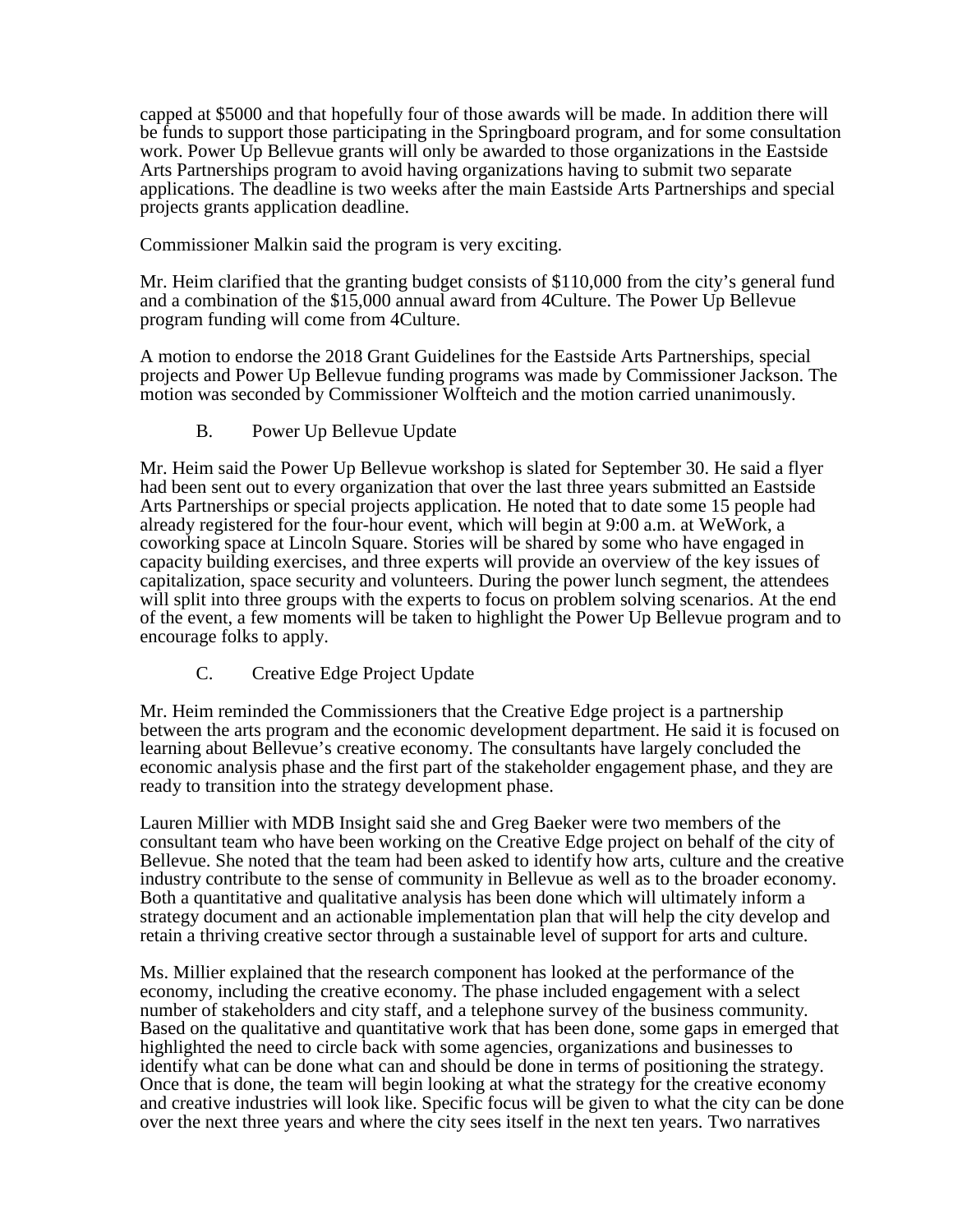have emerged, one on the for-profit side and one on the not-for-profit side. There is the traditional arts and culture as it has been understood, and there are the creative industries that employ the artisans and creative talent. How to support the two sides from a policy and implementation perspective is what is being grappled with currently.

Ms. Millier said the creative economy definition being used mirrors the definition being used in assessments by jurisdictions across North American, the United Kingdom and other countries in Europe. The data that has been sought at both the Bellevue and regional levels is needed to help understand the types of businesses actively engaged in the creative economy and the types of people and occupations employed in the various sectors. In Bellevue and regionally there is a clear dominance by the software community.

It is important to recognize that 88 percent of all existing jobs in Bellevue are held by people who do not live in Bellevue. That of course means commuting into the city every day. The order of magnitude is significant and has implications for how local businesses recruit and retain talent, and it has implications for the gridlock the city and the region experience. Overwhelmingly the bulk of those who come into Bellevue to work come from Seattle rather than from Redmond, Kirkland or other jurisdictions.

In looking at the performance of the city, a 14 percent growth in population can be expected, which means an additional 20,000 people by 2035. Additionally, those between the ages of 25 and 34 account for 85 percent of all new jobs regionally. How the workers in that age group want to live, where they want to live, the types of jobs they want to have and what they want to do after hours all has a direct bearing on some of the questions that need to be answered moving forward.

Ms. Millier informed the Commissioners that creative occupations have outperformed all other occupations within the region. There has been a 37 percent growth in the creative occupations as compared to 11 percent across all other occupations. The creative industries definition takes in businesses and occupations that underpin sectors of the economy beyond just those in the software and gaming sectors. Like creative occupational growth, creative industries have outpaced all other industries by an order of magnitude. That is important because the jobs are high-value jobs and are more likely to be resilient in times of economic downturn.

Ms. Millier said there is data in the report that looks at how the different subsectors within the economy have performed in terms of employment growth. It specifically points out the growth in software programmers and artists relative to other jobs.

Mr. Baeker said when focusing on creative economy strategies it is helpful to compile an inventory or database of all businesses, including non-profits; all festivals and events; the spaces in which creative expression and cultural participation take place; and all natural heritage features. In addition, it is helpful to know where they are located. By utilizing geographic information systems, each entity along with its information, location and contact information can become part of an interactive map. For planning purposes, the exercise yields information relative to distribution and concentration of the assets, including data about where they are not located.

Mr. Baeker said information has been gathered through a number of different channels, including a telephone survey of 100 creative businesses. The same survey was made available online for those not specifically contacted but who still wanted to contribute. In all, 214 businesses were reached, yielding statistical validity in the results. One of the big findings was that small businesses find it difficult to establish and grow a creative enterprise in Bellevue because space is too expensive; the same issue is faced by non-profits and individual artists.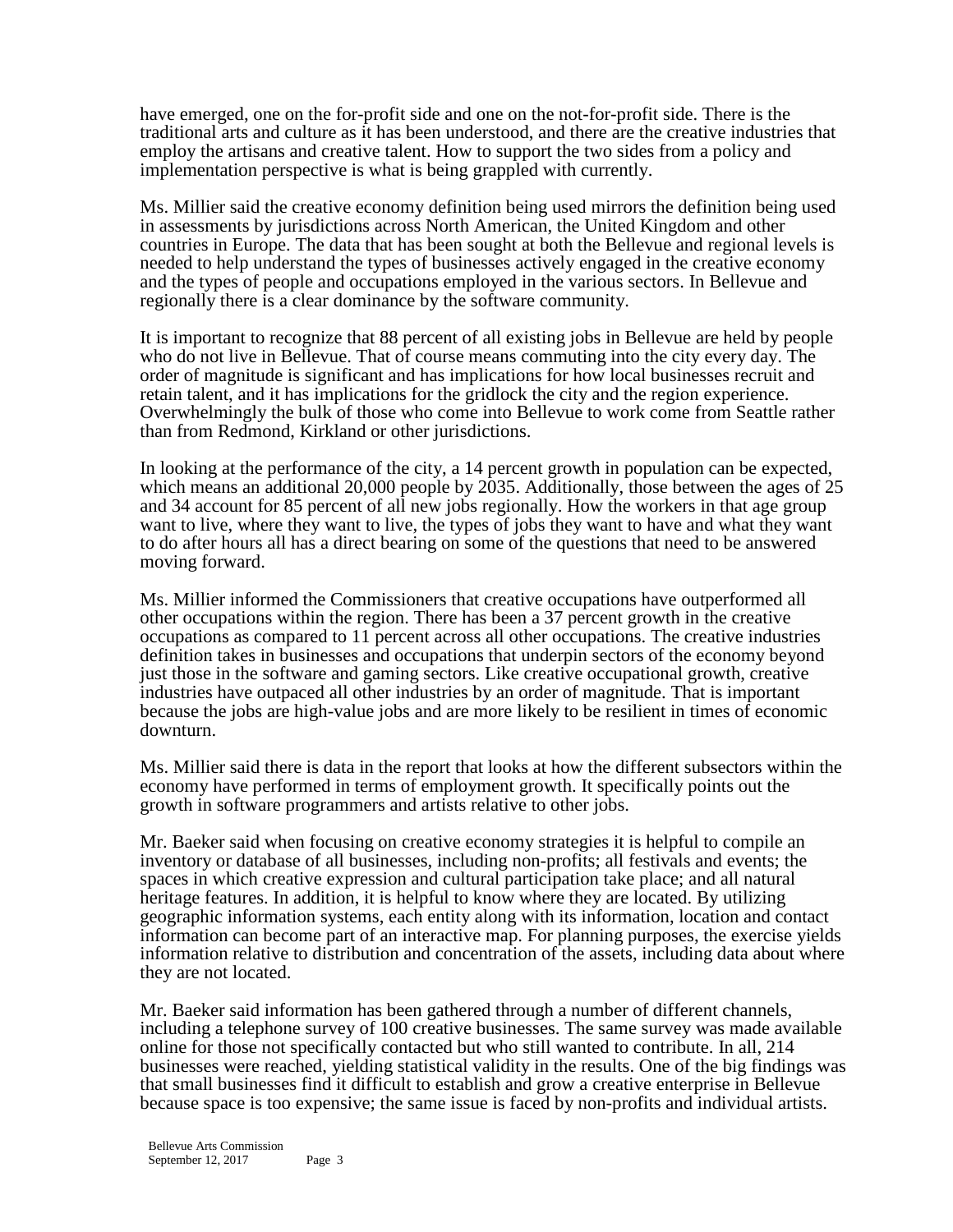In addition to the surveys, stakeholder interviews were conducted with members of the City Council, city staff, businesses, and with those in cultural communities.

In the values framework report there is a narrative around each of eleven themes drawn primarily from the interviews. The appendices provide specific and often very actionable kinds of things that can be done relative to each of the themes. It came as no surprise to anyone that affordable space was at the top of the list relative to the production side of the arts, namely artist studios and workspaces. Housing as an issue came up as well, though the report does not deal with it to any significant degree. People talked about cultural infrastructure, which was defined as the places where cultural activities take place. While that certainly included the Bellevue Arts Museum, the children's museum, and PACE, there was also the feeling that there is a need for other spaces in which people can participate in cultural activities, both in the downtown and distributed throughout the neighborhoods. Community centers, recreation centers and schools were highlighted as places in which to accommodate cultural participation space.

People talked a lot about partnerships and collaborations relative to strengthening the arts, culture and creative industries sector. Sustainable and resilient organizations can come about through sharing resources and spaces, and through collaborating on activities. No one has any illusion that the city could ever mobilize enough money to meet the needs of the entire sector, but the positioning of grants to organizations as economic assets as well as community assets might help make the case for an increased level of investment from the city.

There are challenges being faced relative to giving by individuals, foundations and corporations, namely that more such funds flow primarily to Seattle. Many are wanting to see that shift by arguing a sense of community.

Many believe there is a need to strengthen leadership and shared governance in light of mechanisms to support the collaborations and partnerships needed. Shared governance mechanisms exist in other cities and serve to connect the creative sector to the philanthropic and corporate communities in effective ways. There are also those who believe there is a need to broaden the city's acknowledgment of the leadership role Mr. Heim has brought to the city while at the same time recognizing there is a broader role to be played that cannot be filled by just one person.

Mr. Baeker said there is a need to connect Bellevue's diversity with the creative economy. There are in Bellevue communities with rich cultural traditions that are celebrated. The communities that have been in Bellevue for some time and feel as though their own culture has been secured are the ones who are willing and eager to engage other cultures in intercultural conversations.

There is a need to embed the arts and creativity throughout the city according to the survey results and stakeholder conversations. The focus of the comments was on public art in addition to pop-up places in the community where performances could happen. They were also talking about major projects the city is taking on, such as the Grand Connection and the Bel-Red district where the vision is to make art and creativity a central focus.

Comments were also made about the need to leverage the strength of the gaming industry. There are musicians, visual artists and writers who are employed in that sector, so ways should be sought to leverage connections between the non-profit and for-profit sides.

Comments were also made about the need to shift Bellevue's civic image, identity and brand. Bellevue is a relatively young city, and the downtown in particular was only recently built and is viewed by many as still being shiny, pristine or even sterile. Having arts and culture activities and indeed people on the streets in the evening will begin to shape a different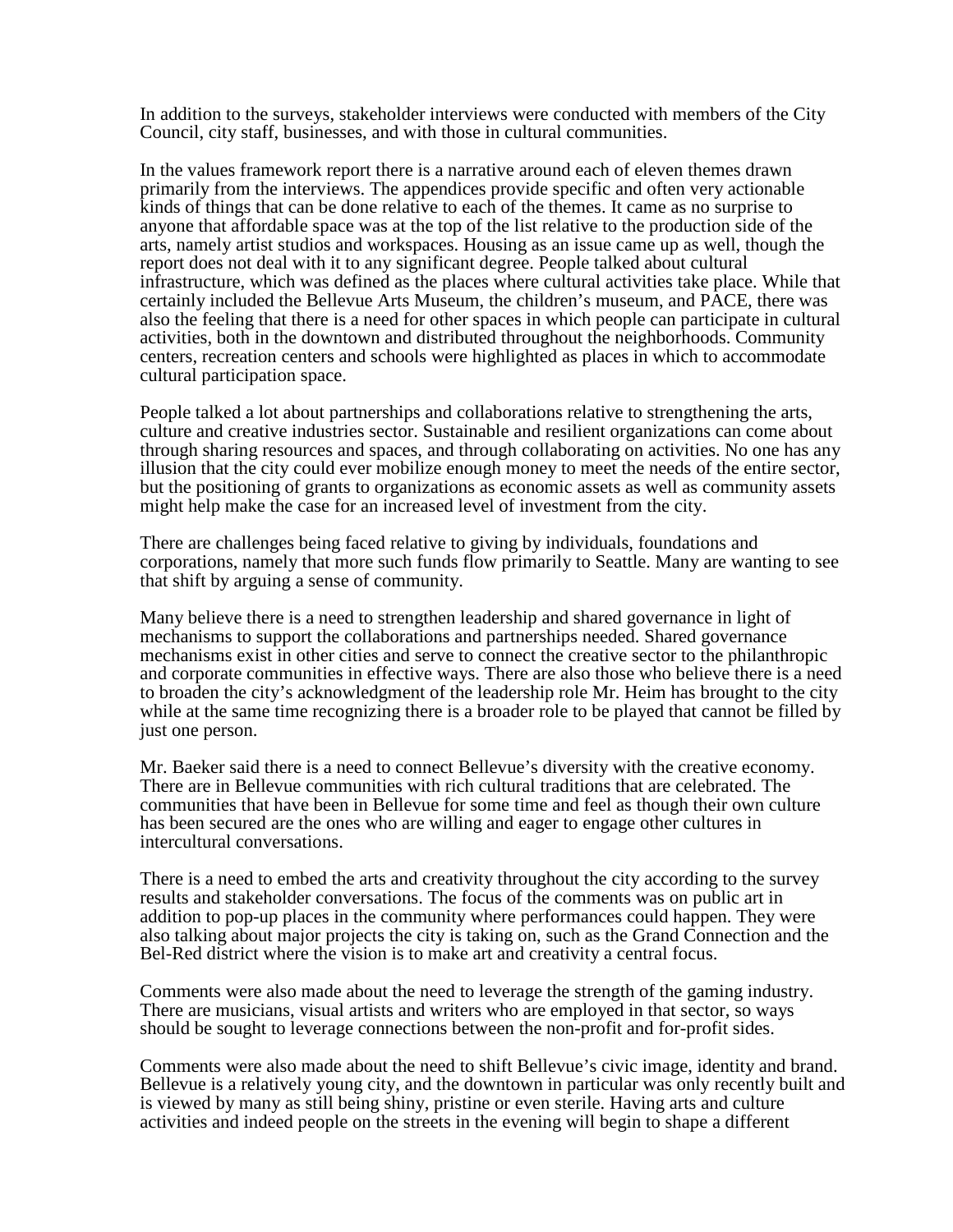perception and brand for the city, which will also connect with tourists and draw people to Bellevue to spend their money.

Commissioner Malkin commented that all of the Commissioners have at various times talked about the points made. He asked if the data triggered any "ah hah" moments. Mr. Baeker said in his conversation with Councilmember Robinson he found her to be very articulate about all of the issues. She highlighted the need to talk about the city's strengths in virtual reality and augmented reality. That certainly was a telling moment.

Ms. Millier said it is well known that the gaming and software industries dominate in terms of shear order of magnitude. But in drilling down into the creative value chain, which involves those who create, produce, manufacture, distribute and provide support services, it was found that there are as many businesses in the creation segment as there are in production. Notwithstanding the level of employment, which is far greater on the production side, there are an equal percentage of businesses on the creation side, and overwhelmingly businesses on the creation side have less than five employees.

Commissioners Lau Hui and Jackson commented that there is not necessarily a connection between the creatives in the community and the production side of things. The creatives are not always feeding into the production industry, rather they are small one- to two-people creatives that are not providing content for production, rather they are providing content for sale. Ms. Millier pushed back on those comments on the basis of what was heard from the stakeholders. For instance, in video game design there is a level of animation, sound production, music and voiceovers, and much of the production relies on local artists. The stakeholders say there is a symbiosis between the creatives and production.

Mr. Heim commented that in Los Angeles there is a direct link between the theater community and the comedy clubs with the film industry. There are countless stories of people who made it in the film industry who practiced their craft at the comedy clubs. In Bellevue, however, the host museum does not show local artists, and the local musicians are not necessarily being employed by the production side of things. Commissioner Jackson said it goes without saying that any given gaming company has a creative department, and those are creatives that feed into production. The fact is, however, that there are a lot of creatives in Bellevue who are not feeding into those things. The local creatives certainly are contributing to the local economy, but the flow indicated in the chart is not necessarily as strong as it implies. It is not overly surprising to learn the high percentage of folks who commute in to Bellevue every day; Capitol Hill offers the 25-35 year olds a yoga studio on every street, a nightclub or two on every street, and a constant flow of innovative things in the bar/entertainment/restaurant categories. Downtown Bellevue simply does not offer the same incentives for people in that age group. Additionally, the rental market is much friendlier in Seattle.

Commissioner Malkin asked if any of the research found local artists being displaced by the growing economy. Mr. Baeker said the research had not uncovered any empirical evidence of Red has organically grown into an artist enclave, but as the area redevelops the artists there are being displaced. Ms. Millier said the issue could be implied by the survey results that indicated the cost of space is problematic.

Chair Manfredi commented that the comparable cities in the analysis have similar relationships to larger cities. Capitol Hill in Seattle is clearly a main metropolitan center beside which Bellevue is a satellite. Becoming like Capitol Hill would be very difficult. The five strategic themes as outlined is good, but in many respects the data bolsters what the Commission has been saying for a long time. Going forward, the focus needs to be on developing a strategy. There is a need to expand creative spaces; the question is how to go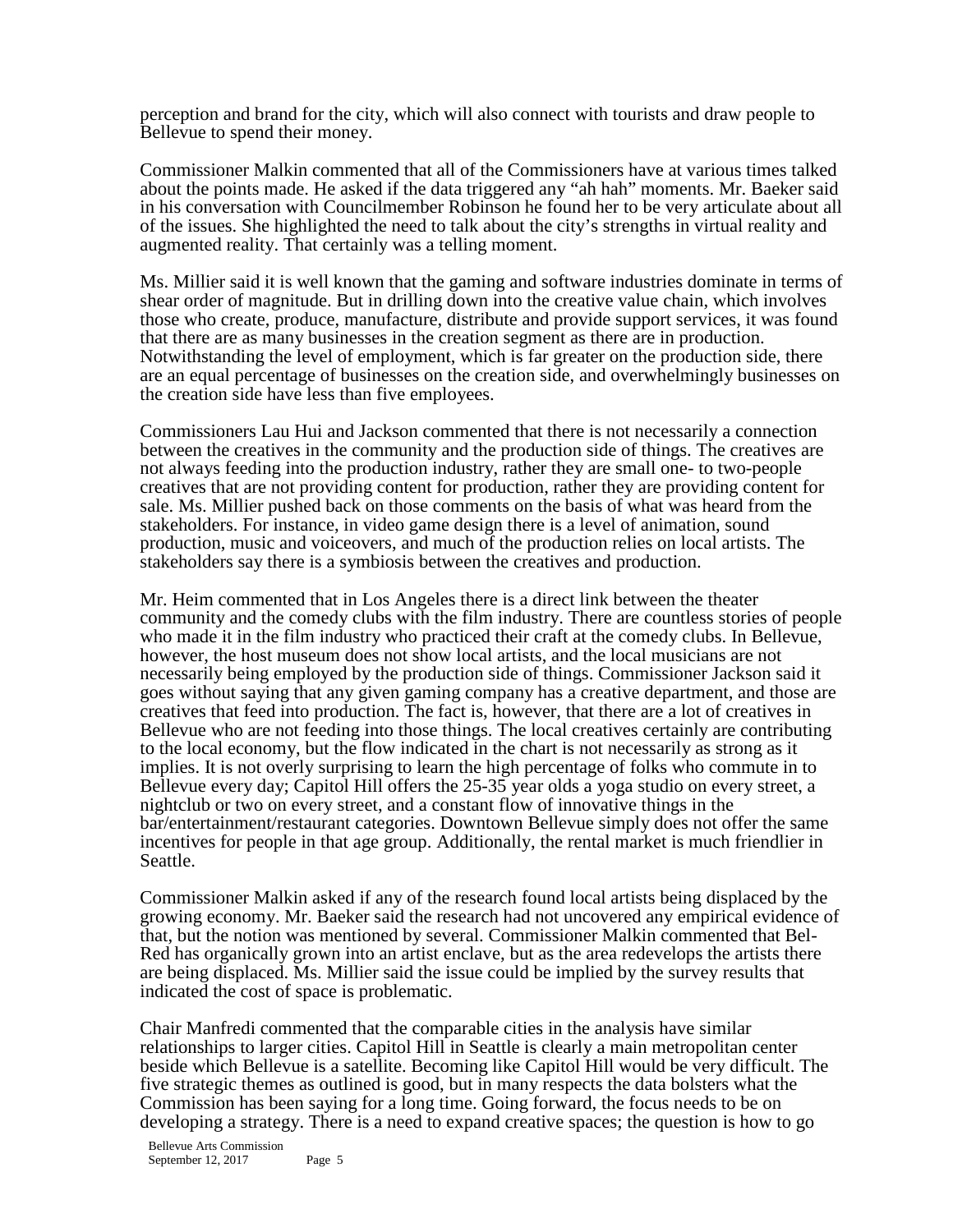about accomplishing that. The upcoming workshop will serve as an example of what the Commission and the arts program can do in a leadership role. He said clearly the anchor arts organizations like the Bellevue Arts Museum and the Tateuchi Center will be key to Bellevue's success going forward, but the smaller organizations are important as well.

Commissioner Jackson asked if any of the comparable cities are as young as Bellevue is. Mr. Heim said Four Corners outside of Washington, D.C. is a classic edge city where there was nothing 40 years ago and which has become home to a number of corporate headquarters. The need to focus on arts and culture was picked up a decade ago and a performing arts center was constructed, but it failed miserably. The problem was that as a satellite the area did not have the needed arts ecosystem. Commissioner Jackson said a question asked in the orchestra business is has the audience died. The Tateuchi Center may in fact be a solution for 20 years ago. Orchestras around the area, regardless of how good they are, are having difficulties in getting people to come to concerts, and those who do attend are primarily gray haired. No one wants to see the Bellevue Arts Museum fail, but it may be teetering on the edge because of a monolithic central structure that no longer is viable in the era of Netflix.

Chair Manfredi pointed out that Benaroya Hall is operating at capacity and those who are attending are not all Seattlites. Many come from Bellevue and the Eastside. Arts Program Coordinator Scott MacDonald agreed but noted that the Benaroya Hall audience is typically not made up of 25-34 year olds. Mr. Heim said tastes change over time and as people age they mature in terms of content. All institutions are struggling with an evident generational break. The Seattle Art Museum Re-Mix project is trying to get the 25-34 year olds into the museum, the Seattle Repertoire has a similar focus. Commissioner Wolfteich said the same is true of the ballet and the opera. Mr. MacDonald noted that the big shows being done by the Seattle Art Museum are being skewed more toward culture and away from fine art; they are clearly trying to tie into cultural references that span generations.

Commissioner Malkin asked how Bellevue could embrace the same approach. He also questioned whether any of the tide of economic development is overflowing into the nonprofit sector, pointing out that the Commission is certainly not seeing it when groups seek funding and call out the fact that their budgets continue to be flat. Mr. Baeker said there are a lot of questions being asked about conventional facilities. He said it remains to be seen what constitutes a cultural facility in a highly diverse community; it may not be a gallery at all, it may something that serves several functions.

Chair Manfredi pointed out that Meydenbauer Center is operating at capacity and many local arts groups wanting to get into the space simply cannot do so. Ms. Millier asked what it is about that venue that makes it so attractive, and Chair Manfredi said chiefly the reason is it is the only one. Commissioner Jackson added that while the Kirkland Performing Arts Center is not as large, it also does not have the backstage space, so groups wanting to put on large productions turn to Meydenbauer Center because it can accommodate them.

Commissioner Malkin commented that the Tateuchi Center will offer the advantage of having both a large theater space and a small theater space, but it offers no gallery space for visual artists. Chair Manfredi said there is clear evidence of need in the community.

Mr. Heim said earlier in the day he put in front of the task force the updated vision statement for the Cultural Compass. He shared it with the Commissioners as well and said the intent is to integrate the vision into the Creative Edge work.

Commissioner Jackson said the question is what should have the lead in the Creative Edge, economics or arts and culture. The city wants more tax revenues and more jobs, so the question is how the stimulating, connecting or nurturing the creative industries can make that happen. Chair Manfredi commented that once there is a vibrant community as defined by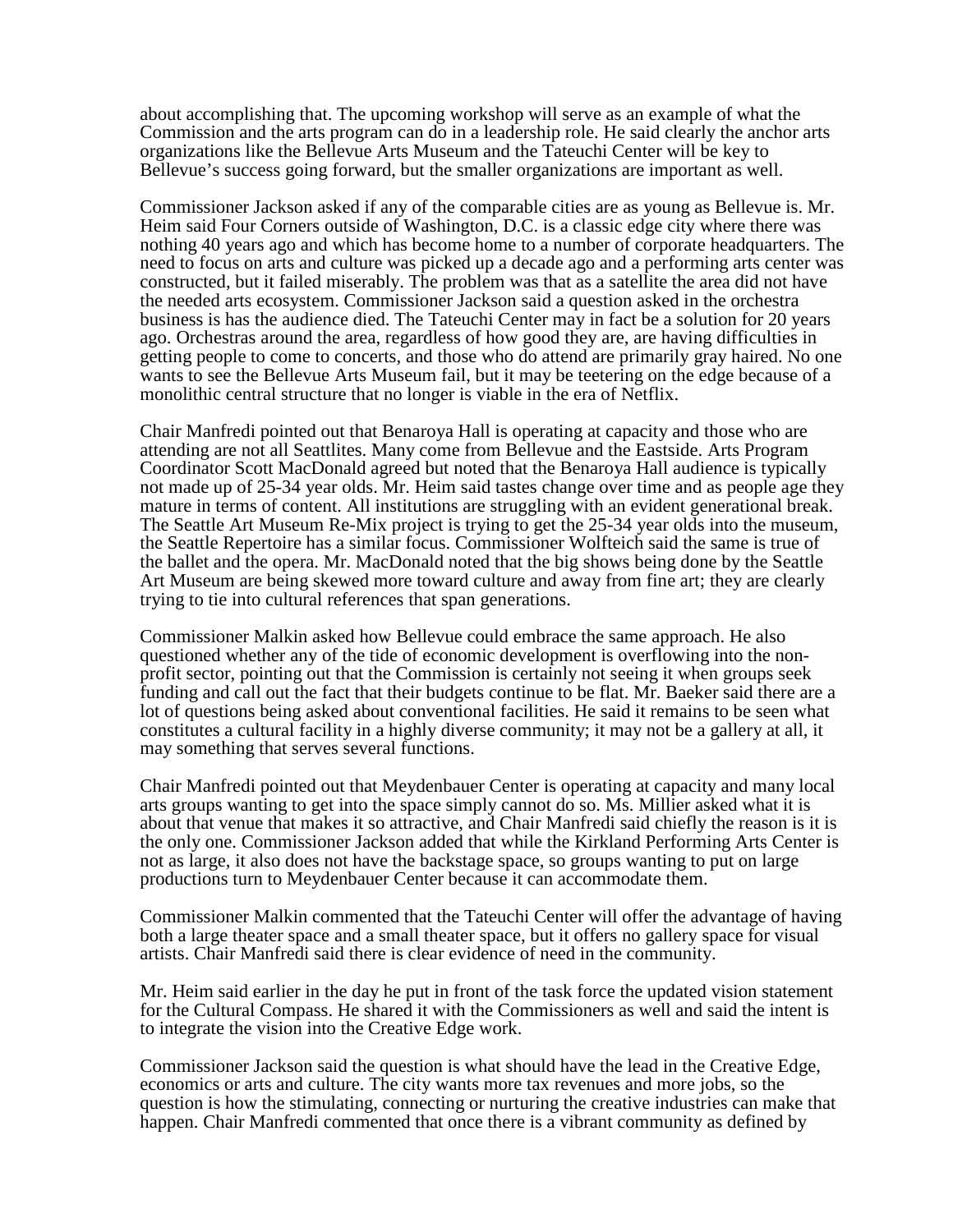cultural elements, people will want to come and work in that community. The natural result is that workers do better, companies do better, and there are more tax revenue and jobs. One option would be to support a creative space that focuses to some degree, maybe even to a large degree, on the gaming industry. Under the scenario, however, there would be no space for painters and the straight-up musicians; those artists would be pushed out and would no longer have any place in Bellevue. There is a lot going on within the creative industry within technology, so much so that the argument can be made to support it, the only question is whether or not in doing so will trigger the loss of the fine artists. He said the solution would appear to lie in connecting the creative/technology industry with fine artists in a productive way. The question remains what strategy will be needed to see that happen.

Mr. Heim said he has heard about cities that are separating the cultural industries from the creative industries and asked if that is what Bellevue needs to do. Ms. Millier said it would be better to define the big blob rather than try to focus on two smaller blobs. The city should resist the urge to try to be all things to all people. Trying too hard to tease the two sides apart could result in losing the opportunity to look at where the intersection can happen. There is an intersection and the focus needs to be on how to support it through programs, initiatives or policies, or through making stronger the narrative around what already exists in Bellevue. Bellevue has artists, musicians, photographers, videographers and a whole range of talent, all of which needs to be given attention in ways that will derive the best outcomes for the city.

Mr. MacDonald suggested the Cultural Compass vision actually does that in that it provides the why behind the work being done and the strategies being drafted. He said by pulling it all apart, the "why" will get lost. The vision is really a comprehensive look at a creative community. The discussions have included conversations about innovation and technology.

Mr. Baeker said it came to him while writing some of the narrative that people would read "creative sector" and think about the enterprise and industry side of things. While they may not necessarily be the case, the message should broadly be about the arts, culture and creative industries in order to span the continuum of activity. There is clearly a different narrative on the non-profit side that cannot be jettisoned. In the end, everyone should be able to find themselves in the document.

Mr. Heim said the task force offered feedback about adding a bullet point around encouraging the participation of businesses in the support of non-profits and artists. Ms. Millier pointed out that it is not that businesses do not give, it is that they do not give in Bellevue. It is not good enough to just give to the region and have it all end up in Seattle.

Mr. Heim pointed out that there is a great deal of good information in the reports. He said the original intent of drafting the vision statement was to make sure it is very pithy, but he suggested that adding some shorter nesting paragraphs would be in order, similar to what was done for the strategic initiatives. Commissioner Wolfteich said initially there was some text added to some of the themes that could still be expanded on. Mr. Heim said one good addition would be a clear definition of what is meant by the creative community.

Commissioner Jackson cautioned against creating a definition that is overly broad and thus no longer meaningful. The idea is to set a way forward while leaving room for growth and change. That which is the creative community currently will not be the creative community five years from now, and what is perceived as creative could well be quite different in the years to come.

Mr. Baeker said he came out of the non-profit side of the sector working for museums and in government drafting art policies. He said he resisted for a long time taking on economic arguments but eventually came around to sophisticated economic arguments, not short-term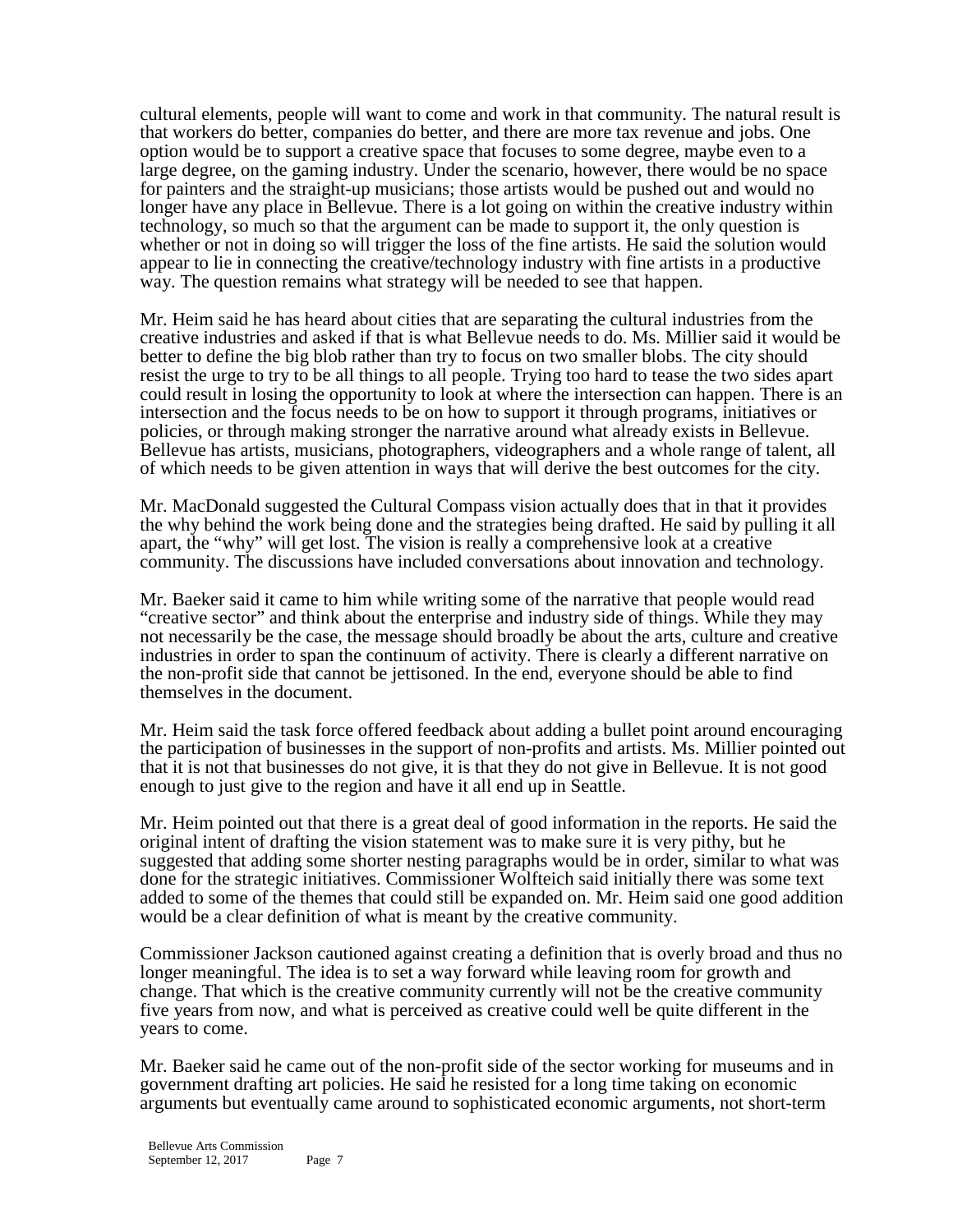profit margins. Community aesthetics is the second most important thing that draws people to a community. Quality of place is in fact an economic argument that should be embraced.

Mr. Heim said there is a clear relationship between businesses and non-profits and artists. The value chain is completely siloed. In visual terms, there are a number of non-profits operating in Bellevue that are satellites, including Pacific Northwest Ballet, the Pacific Science Center and Village Theater. At the same time there are the homegrown non-profits, including the Bellevue Arts Museum and Music Works Northwest. In many ways, the satellite approach is panning out better than the homegrown model, but it is the homegrown model that is the community development long-term game. One thing the Commission might focus is on what homegrown plus satellite equals.

Commissioner Jackson said one reason the satellite model is more success has to do with infrastructure, facilities and administration costs. One element of capacity building that the small local groups have is a bunch of spread sheets used to contact everyone who has previously been to one of their performances. The step up to a full-blown database requires a large investment. An organization like Pacific Northwest Ballet can simply add a school in Bellevue and all the attendees and parents can seamlessly be slipped into their contact system.

Ms. Millier said both the homegrown and satellite models have responded to a demand. She said it would be interesting to characterize the types of organizations that have developed as satellites and homegrowns. The exercise could yield information about what the city needs to do.

Commissioner Jackson noted that Vancouver's film industry definitely started out as a satellite but has over the last 20 years become much more homegrown. The growth has primarily been economically driven. It was less expensive to film in Vancouver, and from there it was realized it would be cheaper to cast in Vancouver, and then to establish production companies there. Ms. Millier said the same thing plays out in any type of business. Economics and critical mass play clear roles. Bellevue has a significant critical mass in a wide variety of creative industries and occupations that have yet to be fully leveraged. She said the University of Waterloo in Ontario is a tech mecca. They are renowned for their computer science programming, they are the home of Blackberry, and they are where research in motion got its start. All kinds of firms have been spun off. San Jose and Silicon Valley started recruiting graduates from the University of Waterloo before concluding it would be better to put a satellite operation in Waterloo. The satellite operation has become profit centers in and of themselves, and a whole homegrown approach has emerged.

Mr. Heim suggested the city of Waterloo would make a good case study in light of what they did was leverage their strength as a satellite to create a genesis around homegrown. One shortterm strategy for Bellevue might be to embrace satellite operations in a move to create a critical mass and ultimately leverage it into a homegrown scenario. In the middle is the question of whether or not Bellevue can have both homegrown and satellite, and if there is a strategy that can tie the two together.

Commissioner Jackson said education is one reason people want to live in Bellevue, and it is also an amenity that ties together the art groups. The Bellevue School District has a strong arts program throughout all 12 grades. Mr. Baeker said he had heard that a lot in doing the research.

Mr. Heim said Seattle's Creative Advantage program is essentially an artist in residence or teaching artists program. It is like a registry that works in partnership between the city and the school district. The program vets artists to serve as teaching artists, and the schools draw from the pool.